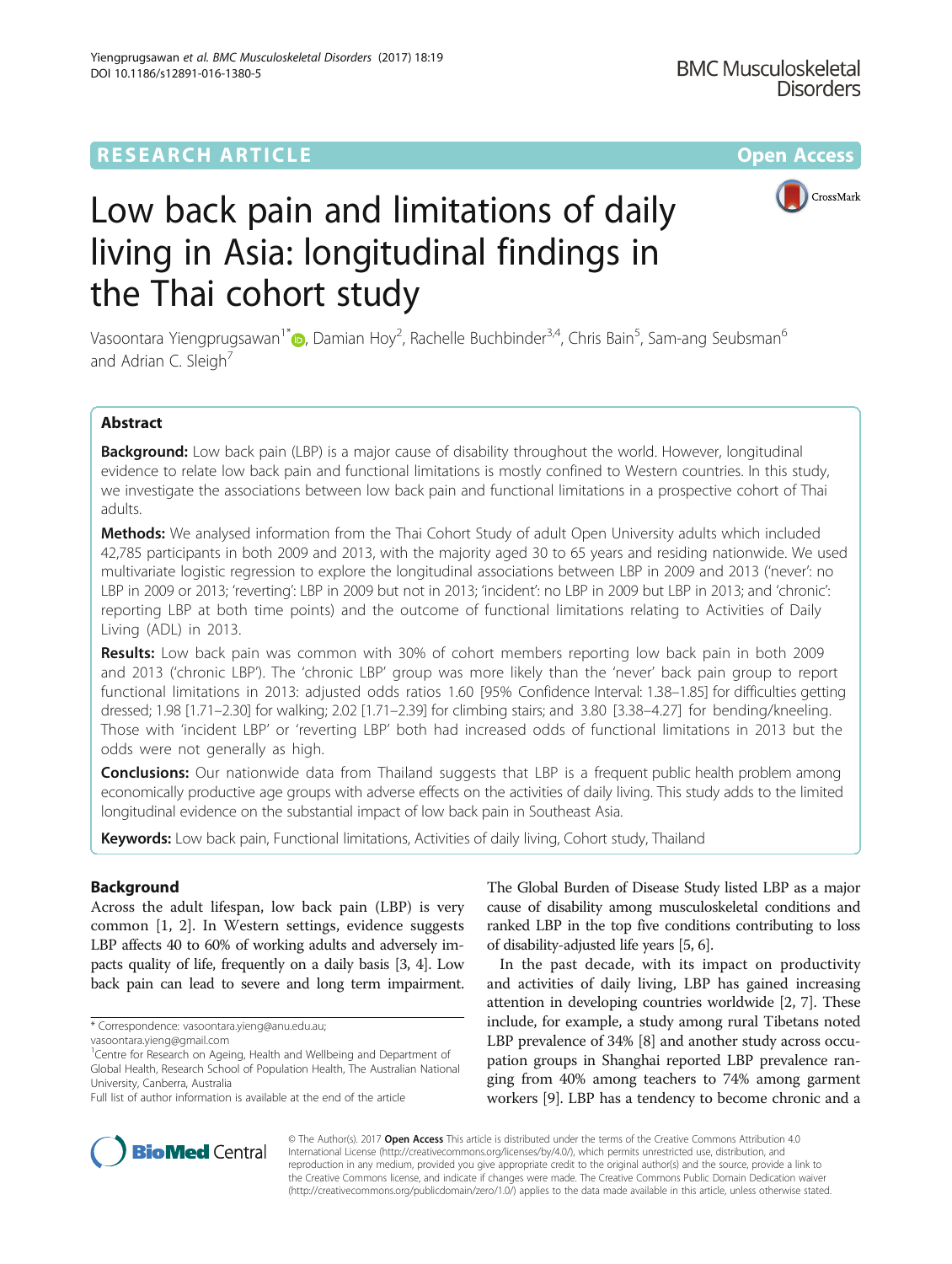systematic review of prospective cohort studies for LBP in office workers noted previous low back pain was a key factor for subsequent pain [\[10](#page-6-0)]. However, longitudinal evidence relating to causes and consequences of LBP remains limited, especially in low and middle-income countries.

In this paper, we focus on LBP in a large nationwide prospective cohort of Thai adults. We investigate longitudinal associations of LBP and functional limitations of daily living. We provide an estimate of the magnitude of LBP in working adults and its consequences 4 years later, thus adding to the evidence base of low back pain globally, and in middle-income countries such as Thailand.

## Methods

This research is part of an overarching study of the healthrisk transition underway in Thailand as maternal and child mortality and infectious diseases recede and chronic noncommunicable diseases emerge [\[11\]](#page-6-0). To analyse the transition, we have developed a Thai Cohort Study enrolling 87,151 Sukhothai Thammathirat Open University distance learning adult students with a baseline 20-page comprehensive health and socio-physical-environment questionnaire in 2005. These cohort members share key sociodemographic characteristics with the general Thai population such as geographical distribution, modest median income, sex ratio, religion and ethnicity [\[12](#page-6-0)]. They were successfully followed up 4 and 8 years later (approximately 70% response rate in each wave;  $n = 60,569$  in 2009 and  $n = 42,785$ in 2013). The cohort from 2009 to 2013 is the population reported here.

Low back pain exposure and functional limitation outcomes In both 2009 and 2013, cohort members were asked standardised questions about LBP and if it was bad enough to limit usual activities or change daily routines for more than one day [[13](#page-6-0)]. The English version of the questions and the standard diagram in 2013 are as shown in Additional file [1](#page-6-0). It should be noted that the Thai interpretation of the standard LBP diagram initially did not cover the whole lower buttock area, but this was resolved in 2013. The age stratified crude prevalence of LBP in 2013 was slightly higher compared with 2009; among other things, this could be explained by the larger anatomical area included in the 2013 diagram.

We separately classified LBP and 'severe' LBP across the 4 years as longitudinal categories: 'never' ('no' in 2009 and in 2013), 'reverting' ('yes' in 2009 and 'no' in 2013); 'incident' ('no' in 2009 and 'yes' in 2013); and 'chronic' ('yes' in 2009 and in 2013).

In 2013, cohort members were asked about their functional limitations related to Activities of Daily Living (ADL) in the past 4 weeks [\[14](#page-6-0)]: 1) climbing stairs; 2) walking 100 metres; 3) bending, kneeling or stooping; and 4) dressing. Possible responses were: 'not at all'; 'a little'; 'a lot'. The ADL questions were not connected to low back pain questions.

## Potential confounders

We collected a range of sociodemographic, behavioural and health information from cohort members at 2009 and 2013 follow-up. We also noted various other characteristics as reported in 2009 that could influence activities of daily living, including age, sex, urban-rural residence, and household monthly income (Thai Baht; 1\$US ~ 30Baht). Occupation and work hours, available in the 2013 follow-up data, were used in the analyses. The average 2009–2013 values of four other covariates were used as follows: hours of standing and hours of sitting per day; physical activity (combined number of moderate or vigorous sessions per week); and body mass index (based on self-reported weight and height measurements) using recommended Asian cut-offs for overweight and obesity [\[15](#page-6-0)–[17\]](#page-6-0).

## Statistical analyses

We analyse associations between 4-year low back pain and each of the four activity of daily living outcomes as measured in 2013 (ie climbing stairs, walking 100 metres, bending/kneeling, and getting dressed). Each functional limitation model included the longitudinal 2009–2013 LBP category (never-reverting-incident-chronic) as the independent variable of interest. Multivariate logistic regression was used for analyses reporting Odds Ratios and 95% Confidence Intervals, adjusting for the potential confounders. Individuals with missing data for any given analysis were excluded (<5% for each variable), thus totals could vary slightly due to available information.

# Results

Cohort characteristics are summarised in Table [1](#page-2-0): 45% were males; close to 80% were aged between 30 and 50 years; 55% resided in urban areas; and about 70% were managers, professionals or office workers. Table [1](#page-2-0) also shows the prevalence of LBP and severe LBP by longitudinal categories (never, reverting, incident, chronic). For LBP, 37% were classified as 'never'; 20% as 'reverting'; 13% as 'incident'; and 30% as 'chronic'. For severe LBP, the corresponding prevalences were 95.3%, 1.7%. 2.3% and 0.7%. Notably, cohort members who had a high prevalence of 'chronic LBP' in both 2009 and 2013 were physical (skilled or elementary) workers (35%), with lower household income (36%), 9 h + standing daily (40%), and a body mass index of 30+ (34%).

Table [2](#page-3-0) describes functional limitations among cohort members in 2013: approximately 6% of the cohort reported difficulty bending, 3.1% walking 100 metres, 2.2% climbing stairs, and 2.9% dressing oneself. There was a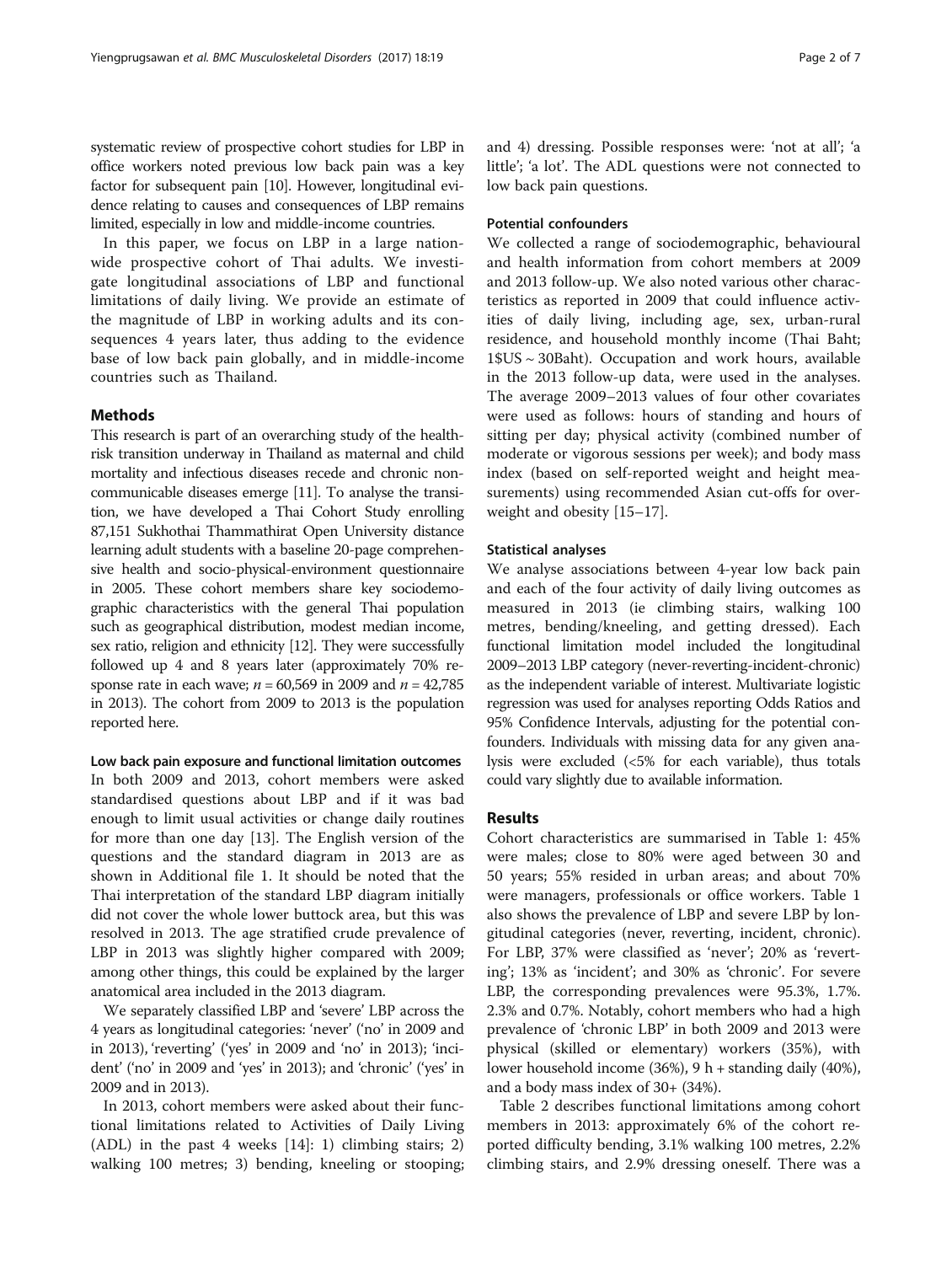| Low back pain status and                                 | Longitudinal 2009-2013 low back pain dynamics <sup>a</sup> |                                        |                                       |                                       |  |
|----------------------------------------------------------|------------------------------------------------------------|----------------------------------------|---------------------------------------|---------------------------------------|--|
| cohort attributes in 2013 (%)                            | Never<br>'No' 2009 &<br>'No' 2013                          | Reverting<br>'Yes' 2009 &<br>'No' 2013 | Incident<br>'No' 2009 &<br>'Yes' 2013 | Chronic<br>'Yes' 2009 &<br>'Yes' 2013 |  |
| Low back pain                                            | 36.8 [14768]                                               | 20.0 [8055]                            | 13.0 [5235]                           | 30.0 [12042]                          |  |
| Severe low back pain restricting activities <sup>b</sup> | 95.3 [38260]                                               | $1.7$ [701]                            | 2.3 [922]                             | $0.7$ [271]                           |  |
| Sex                                                      |                                                            |                                        |                                       |                                       |  |
| Male (45.1%)                                             | 38.1                                                       | 19.1                                   | 13.4                                  | 29.5                                  |  |
| Female (54.8%)                                           | 35.8                                                       | 20.9                                   | 12.8                                  | 30.5                                  |  |
| Age group, years                                         |                                                            |                                        |                                       |                                       |  |
| $< 35$ (28.4%)                                           | 36.3                                                       | 20.6                                   | 13.3                                  | 29.9                                  |  |
| 35-44 (45.5%)                                            | 35.8                                                       | 20.5                                   | 13.2                                  | 30.4                                  |  |
| $45 + (30.2\%)$                                          | 38.8                                                       | 19.0                                   | 12.6                                  | 29.7                                  |  |
| Residence                                                |                                                            |                                        |                                       |                                       |  |
| Urban (55.3%)                                            | 35.6                                                       | 19.6                                   | 13.3                                  | 31.4                                  |  |
| Rural (44.7%)                                            | 37.7                                                       | 20.5                                   | 12.8                                  | 28.9                                  |  |
| Occupation                                               |                                                            |                                        |                                       |                                       |  |
| Professional and managers (40.3%)                        | 38.5                                                       | 20.0                                   | 13.3                                  | 27.9                                  |  |
| Office assistant (30.5%)                                 | 36.4                                                       | 20.9                                   | 12.6                                  | 30.2                                  |  |
| Skilled worker/elementary (18.7%)                        | 32.5                                                       | 19.1                                   | 13.6                                  | 34.9                                  |  |
| Others/not working (10.4%)                               | 38.4                                                       | 19.8                                   | 13.5                                  | 29.4                                  |  |
| Work hours per week                                      |                                                            |                                        |                                       |                                       |  |
| < 25 (7.2%)                                              | 34.8                                                       | 19.8                                   | 13.5                                  | 31.8                                  |  |
| 25-40 (34.2%)                                            | 38.6                                                       | 20.4                                   | 13.1                                  | 27.8                                  |  |
| $40 + (43.9\%)$                                          | 35.6                                                       | 19.8                                   | 13.1                                  | 31.4                                  |  |
| Not working (14.5%)                                      | 36.9                                                       | 20.2                                   | 12.4                                  | 30.4                                  |  |
| Household monthly income                                 |                                                            |                                        |                                       |                                       |  |
| ≤ 10,000 Baht (12.4%)                                    | 32.8                                                       | 18.9                                   | 12.6                                  | 35.7                                  |  |
| > 10,000 to 30,000 Baht (41.6%)                          | 34.9                                                       | 20.5                                   | 13.1                                  | 31.6                                  |  |
| > 30,000 Baht (45.8%)                                    | 39.6                                                       | 20.0                                   | 13.2                                  | 27.2                                  |  |
| Hours sitting per day                                    |                                                            |                                        |                                       |                                       |  |
| $0 - 4$ (25.4%)                                          | 36.6                                                       | 20.1                                   | 12.6                                  | 30.7                                  |  |
| 5-8 (46.6%)                                              | 37.4                                                       | 20.2                                   | 13.1                                  | 29.3                                  |  |
| $> 8$ (27.8%)                                            | 36.1                                                       | 19.9                                   | 13.4                                  | 30.6                                  |  |
| Hours standing per day                                   |                                                            |                                        |                                       |                                       |  |
| $0 - 4$ (70.9%)                                          | 37.4                                                       | 20.0                                   | 13.3                                  | 29.3                                  |  |
| 5-8 (22.9%)                                              | 35.7                                                       | 20.7                                   | 12.2                                  | 31.4                                  |  |
| $> 8(6.1\%)$                                             | 33.7                                                       | 19.2                                   | 13.2                                  | 33.9                                  |  |
| Physical activity sessions per week <sup>c</sup>         |                                                            |                                        |                                       |                                       |  |
| $< 3$ (50.2%)                                            | 35.7                                                       | 19.9                                   | 13.5                                  | 30.9                                  |  |
| 3-6 (37.5%)                                              | 38.2                                                       | 20.5                                   | 12.9                                  | 28.5                                  |  |
| 7+ (12.2%)                                               | 37.5                                                       | 19.7                                   | 11.8                                  | 31.0                                  |  |
| Body mass index (Asian cut offs)                         |                                                            |                                        |                                       |                                       |  |
| Underweight: BMI < 18.5 (5.7%)                           | 37.6                                                       | 21.6                                   | 12.1                                  | 28.7                                  |  |

<span id="page-2-0"></span>**Table 1** Cohort attributes by prevalence of low back pain ( $N = 42785$ ), Thai Cohort Study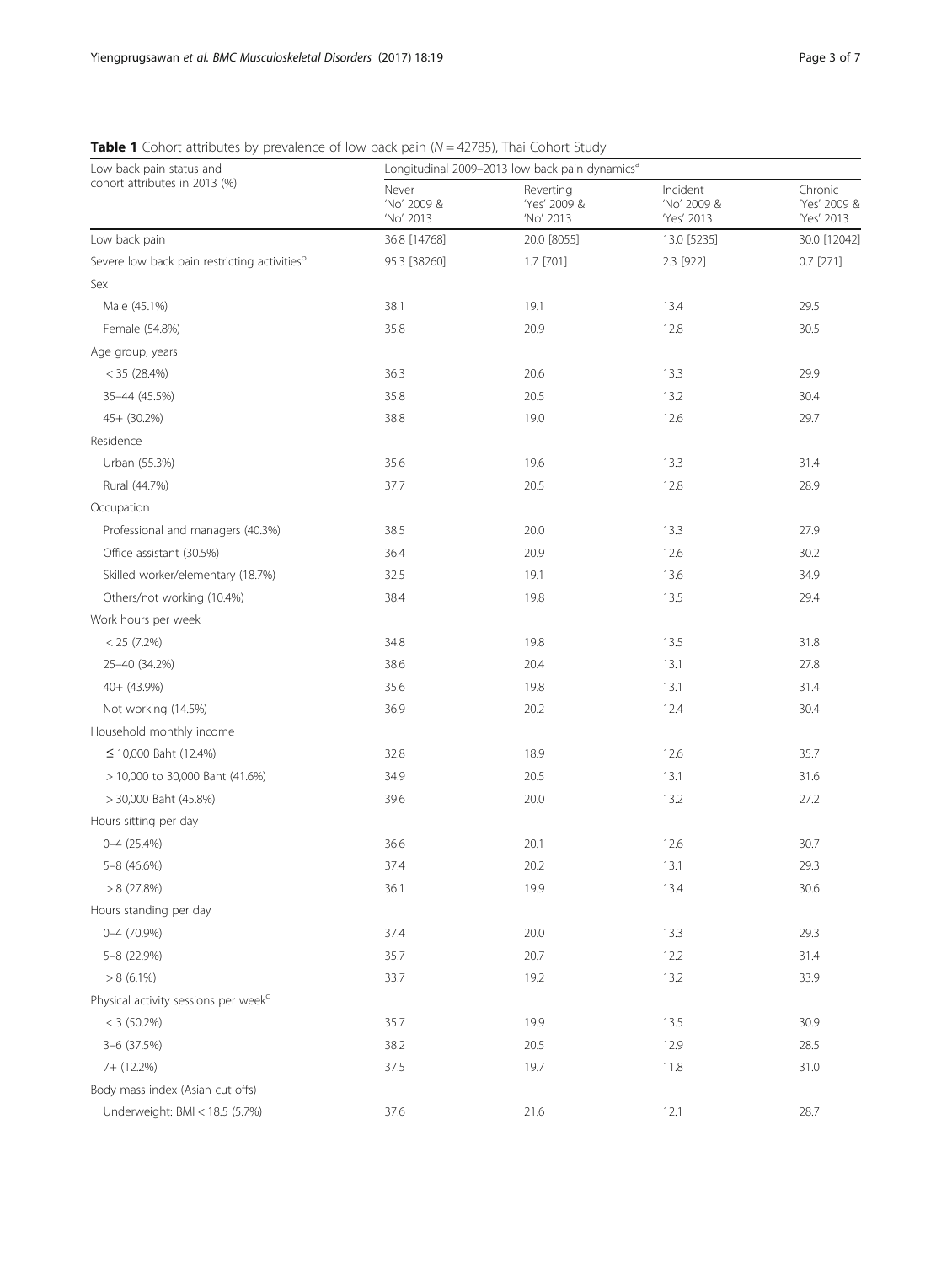| Normal: BMI 18.5 to <23 (43.7%)   | 38.0 | 19.8 | 12.9 | 29.4 |
|-----------------------------------|------|------|------|------|
| Overweight: BMI 23 to <25 (21.7%) | 36.2 | 20.4 | 13.6 | 29.8 |
| Obese I: BMI 25 to <30 (23.4%)    | 34.9 | 19.5 | 13.7 | 31.9 |
| Obese II: BMI 30+ (5.3%)          | 32.4 | 20.7 | 13.0 | 34.0 |

<span id="page-3-0"></span>**Table 1** Cohort attributes by prevalence of low back pain ( $N = 42785$ ), Thai Cohort Study (Continued)

<sup>a</sup>Based on status in 2009 and 2013 as follows: never, reverting, incident, and chronic

 $b^{\text{log}}$  defined as low back pain bad enough to limit usual activities for more than one day<br>Combined number of moderate or vigorous session (>20 min per session)

Combined number of moderate or vigorous session (≥20 min per session)

gradient of increasing functional limitation across all activities as LBP status became increasingly proximate in time ('never' to 'reverting' to 'incident' to 'chronic').

Table [3](#page-4-0) shows the associations between 2013 functional limitations and 2009–2013 longitudinal categories of LBP (never, reverting, incident and chronic), adjusting for the potential confounders listed in Table [1.](#page-2-0) 'Chronic' LBP was associated with the highest odds of functional limitations: Adjusted Odds Ratios and 95% CI were 1.60 [1.38–1.85] for difficulties getting dressed; 1.98 [1.71– 2.30] for walking; 2.02 [1.71–2.39] for climbing stairs; and 3.80 [3.38–4.27] for bending or kneeling. 'Incident' LBP had similar OR patterns but the odds were not as high - corresponding AORs for each ADL limitations were 1.49 [1.28–1.80], 1.76 [1.46–2.12], 1.53 [1.22–1.91], and 2.65 [2.29–3.06], respectively. Notable among the behavioural variables with significant associations with all ADL limitations were hours of standing (except for difficulty walking) and overweight to obese body mass index.

Those with 'severe' low back pain showed similar patterns but with higher odds of functional limitations; this is not explored further due to the relative rarity of severe LBP resulting in a small sample for statistical inference.

## Discussion and conclusions

Low back pain was common in our cohort and approximately one third of participants reported LBP in both 2009 and 2013. We found an association between low back pain status from 2009 to 2013 and functional limitations for ADL in 2013, with increased limitations among those with severe low back pain. As well, ADL limitation was high among those with 'chronic' LBP (in both 2009 and 2013) and that limitation was greater than for those with 'incident' LBP, which in turn was

**Table 2** Low back pain dynamics in the Thai Cohort Study (2009–2013) by functional limitations

| Functional         | 2013% |                                   | Longitudinal 2009-2013 low back pain dynamics by functional limitations, % (n) |                                     |                                       |  |  |
|--------------------|-------|-----------------------------------|--------------------------------------------------------------------------------|-------------------------------------|---------------------------------------|--|--|
| limitations        |       | Never<br>'No' 2009 &<br>'No' 2013 | Reverting<br>'Yes' 2009 &<br>'No' 2013                                         | Incident<br>'No' 2009 &<br>Yes 2013 | Chronic<br>'Yes' 2009 &<br>'Yes' 2013 |  |  |
| Climbing stairs    |       |                                   |                                                                                |                                     |                                       |  |  |
| Never              | 84.5  | 89.9 (13225)                      | 87.1 (6985)                                                                    | 81.9 (4246)                         | 77.8 (9256)                           |  |  |
| A little           | 13.2  | 8.4 (1240)                        | 11.0 (886)                                                                     | 15.6 (813)                          | 18.9 (2257)                           |  |  |
| A lot              | 2.2   | 1.6(236)                          | 1.7(140)                                                                       | 2.4(126)                            | 3.2(383)                              |  |  |
| Walking 100 metres |       |                                   |                                                                                |                                     |                                       |  |  |
| Never              | 81.3  | 87.6 (12855)                      | 84.6 (6764)                                                                    | 78.1 (4050)                         | 73.0 (8679)                           |  |  |
| A little           | 15.7  | 10.3(1515)                        | 13.0 (1041)                                                                    | 18.2 (946)                          | 22.7 (2702)                           |  |  |
| A lot              | 3.1   | 2.1(304)                          | 2.3(187)                                                                       | 3.5 (186)                           | 4.1 (497)                             |  |  |
| Bending/stooping   |       |                                   |                                                                                |                                     |                                       |  |  |
| Never              | 56.7  | 71.5 (10519)                      | 64.3 (5153)                                                                    | 45.9 (2397)                         | 37.8 (4524)                           |  |  |
| A little           | 37.4  | 27.2 (4708)                       | 31.6 (2537)                                                                    | 46.7 (2438)                         | 51.7 (6192)                           |  |  |
| A lot              | 5.9   | 2.8(410)                          | 3.9 (318)                                                                      | 7.2 (378)                           | 10.3 (1239)                           |  |  |
| Dressing self      |       |                                   |                                                                                |                                     |                                       |  |  |
| Never              | 82.8  | 88.4 (12978)                      | 85.5 (6829)                                                                    | 79.1 (4105)                         | 75.7 (8977)                           |  |  |
| A little           | 14.2  | 9.3 (1374)                        | 11.7 (941)                                                                     | 17.3 (901)                          | 20.4 (2428)                           |  |  |
| A lot              | 2.9   | 2.2(327)                          | 2.7(216)                                                                       | 3.4 (178)                           | 3.8(451)                              |  |  |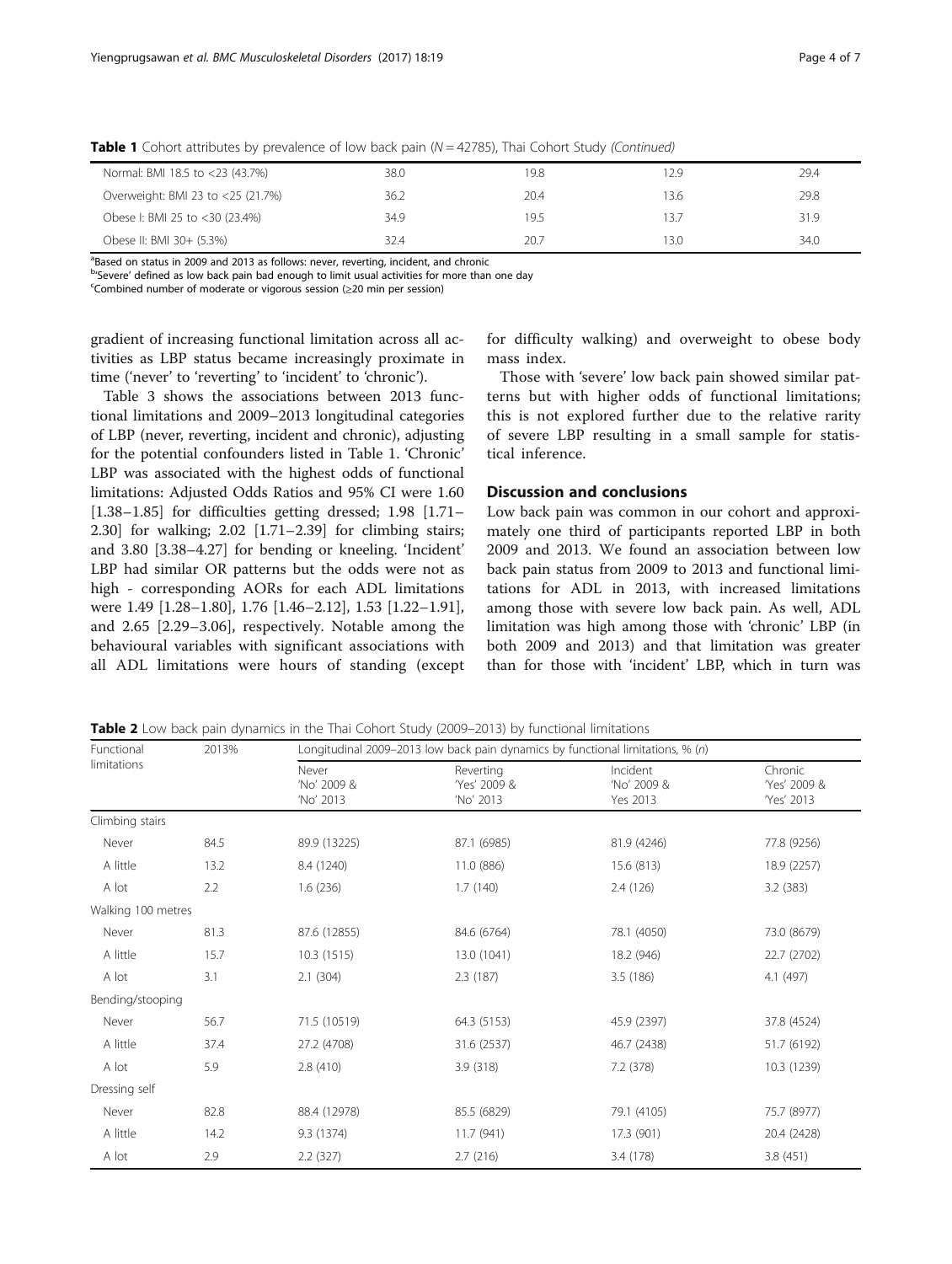| Exposure variables                                       | Outcomes - adjusted odds ratios [95% Confidence Intervals] <sup>a</sup> |                        |                        |                             |  |
|----------------------------------------------------------|-------------------------------------------------------------------------|------------------------|------------------------|-----------------------------|--|
| Low back pain category (2009 to 2013)                    | Climbing stairs                                                         | Walking 100 m          | Bending/kneeling       | Getting dressed             |  |
| Never - 'No' in 2009 & 'No' in 2013                      | Reference                                                               | Reference              | Reference              | Reference                   |  |
| Reverting - 'Yes' in 2009 & 'No' in 2013                 | 1.10 [0.89-1.36]                                                        | 1.14 [0.95-1.38]       | $1.41$ [1.21-1.64]     | 1.18 [0.99-1.41]            |  |
| Incident - 'No in 2009 & 'Yes' in 2013                   | $1.53$ [1.22-1.91]                                                      | $1.76$ [1.46-2.12]     | $2.65$ [2.29-3.06]     | $1.49$ [1.28-1.80]          |  |
| Chronic - 'Yes' in 2009 & 'Yes' in 2013                  | $2.02$ [1.71-2.39]                                                      | $1.98$ [1.71-2.30]     | 3.80 [3.38-4.27]       | $1.60$ [1.38-1.85]          |  |
| Covariates (2009, except <sup>b</sup> and <sup>c</sup> ) |                                                                         |                        |                        |                             |  |
| Sex                                                      |                                                                         |                        |                        |                             |  |
| Females (male - ref)                                     | $1.19$ [1.02-1.37]                                                      | $1.03$ $[0.90 - 1.16]$ | $1.36$ [1.24-1.50]     | <b>1.39</b> $[1.23 - 1.59]$ |  |
| Age groups (years)                                       |                                                                         |                        |                        |                             |  |
| $<$ 35                                                   | Reference                                                               |                        |                        |                             |  |
| $35 - 44$                                                | $0.91$ $[0.76 - 1.07]$                                                  | $0.93$ $[0.80 - 1.07]$ | 0.98 [0.88-1.10        | $0.71$ [0.61-0.81]          |  |
| $45+$                                                    | $0.95$ [0.78-1.15]                                                      | $0.96$ $[0.81 - 1.13]$ | $1.35$ [1.20-1.52]     | $0.56$ [0.47-0.66]          |  |
| Residence                                                |                                                                         |                        |                        |                             |  |
| Urban (rural - ref)                                      | $0.97$ $[0.84 - 1.12]$                                                  | $0.93$ $[0.82 - 1.05]$ | $0.95$ $[0.87 - 1.04]$ | $1.02$ [0.90-1.15]          |  |
| Occupationb                                              |                                                                         |                        |                        |                             |  |
| Professionals and managers                               | Reference                                                               |                        |                        |                             |  |
| Office assistant                                         | $1.08$ [0.91-1.27]                                                      | 1.11 [0.96-1.29]       | 1.00 [0.90-1.12]       | $0.97$ $[0.84 - 1.13]$      |  |
| Skilled or elementary workers                            | $0.79$ $[0.64 - 0.98]$                                                  | 1.05 [0.88-1.24]       | 1.13 [0.99-1.28]       | $0.86$ $[0.72 - 1.03]$      |  |
| Others/ not working                                      | $1.02$ [0.73-1.41]                                                      | $0.94$ [0.71-1.25]     | 1.22 [0.98-1.51]       | $0.68$ [0.51-0.91]          |  |
| Work hours per week <sup>b</sup>                         |                                                                         |                        |                        |                             |  |
| < 25                                                     | $1.54$ [1.20-1.98]                                                      | $1.41$ [1.14-1.76]     | 1.27 [1.08-1.50]       | $1.55$ [1.25-1.92]          |  |
| $25 - 40$                                                | Reference                                                               |                        |                        |                             |  |
| $40+$                                                    | 1.04 [0.88-1.23]                                                        | $0.96$ $[0.83 - 1.11]$ | $1.01$ $[0.91 - 1.12]$ | $0.94$ $[0.81 - 1.08]$      |  |
| Not working                                              | $1.45$ [1.08-1.95]                                                      | $1.39$ [1.08-1.79]     | 1.14 [0.94-1.39]       | $1.65$ [1.28-2.11]          |  |
| Household monthly income (Baht)                          |                                                                         |                        |                        |                             |  |
| $\leq 10,000$                                            | 1.04 [0.86-1.24]                                                        | $1.24$ [1.07-1.44]     | 1.10 [0.98-1.24]       | 1.03 [0.88-1.21]            |  |
| $>10,000 - 30,000$                                       | Reference                                                               |                        |                        |                             |  |
| > 30,000                                                 | $1.01$ $[0.86 - 1.19]$                                                  | $0.88$ $[0.76 - 1.02]$ | $0.90$ $[0.82 - 1.00]$ | $0.97$ $[0.84 - 1.11]$      |  |
| Hours sitting per day <sup>c</sup>                       |                                                                         |                        |                        |                             |  |
| $0 - 4$                                                  | $1.39$ [1.17-1.65]                                                      | $1.52$ [1.32-1.76]     | 1.11 [0.98-1.24]       | $1.21$ [1.03-1.41]          |  |
| $5 - 8$                                                  | Reference                                                               |                        |                        |                             |  |
| $9+$                                                     | $0.77$ [0.65-0.91]                                                      | $0.83$ [0.72-0.96]     | $0.90$ $[0.82 - 1.00]$ | 0.82 [0.71-0.94]            |  |
| Hours standing per day <sup>c</sup>                      |                                                                         |                        |                        |                             |  |
| $0 - 4$                                                  | 1.15 [0.96-1.34]                                                        | 0.95 [0.83-1.09]       | $1.05$ $[0.95 - 1.17]$ | $1.17$ [1.01-1.36]          |  |
| $5 - 8$                                                  | Reference                                                               |                        |                        |                             |  |
| $9+$                                                     | $1.40$ [1.07-1.84]                                                      | $0.91$ $[0.71 - 1.16]$ | $1.33$ [1.12-1.58]     | $1.49$ [1.18-1.89]          |  |
| Physical activity (moderate or rigorous) <sup>c</sup>    |                                                                         |                        |                        |                             |  |
| < 3 sessions/week                                        | Reference                                                               |                        |                        |                             |  |
| 3-6 sessions/week                                        | $0.89$ $[0.76 - 1.04]$                                                  | 0.91 [0.80-1.04]       | $0.79$ [0.72-0.87]     | $0.83$ [0.72-0.95]          |  |
| 7+ sessions/week                                         | 1.06 [0.86-1.32]                                                        | $1.32$ [1.11-1.57]     | $0.93$ $[0.81 - 1.07]$ | 1.05 [0.87-1.27]            |  |
| Body mass index (Asian cut offs) <sup>c</sup>            |                                                                         |                        |                        |                             |  |
| Underweight (<18.5)                                      | 1.06 [0.79-1.43]                                                        | 1.09 [0.84-1.41]       | $0.89$ $[0.72 - 1.10]$ | $0.71$ [0.51-0.97]          |  |

<span id="page-4-0"></span>Table 3 Association between 2009 and 2013 longitudinal low back pain dynamics and 2013 functional limitations adjusting for potential covariates, Thai cohort study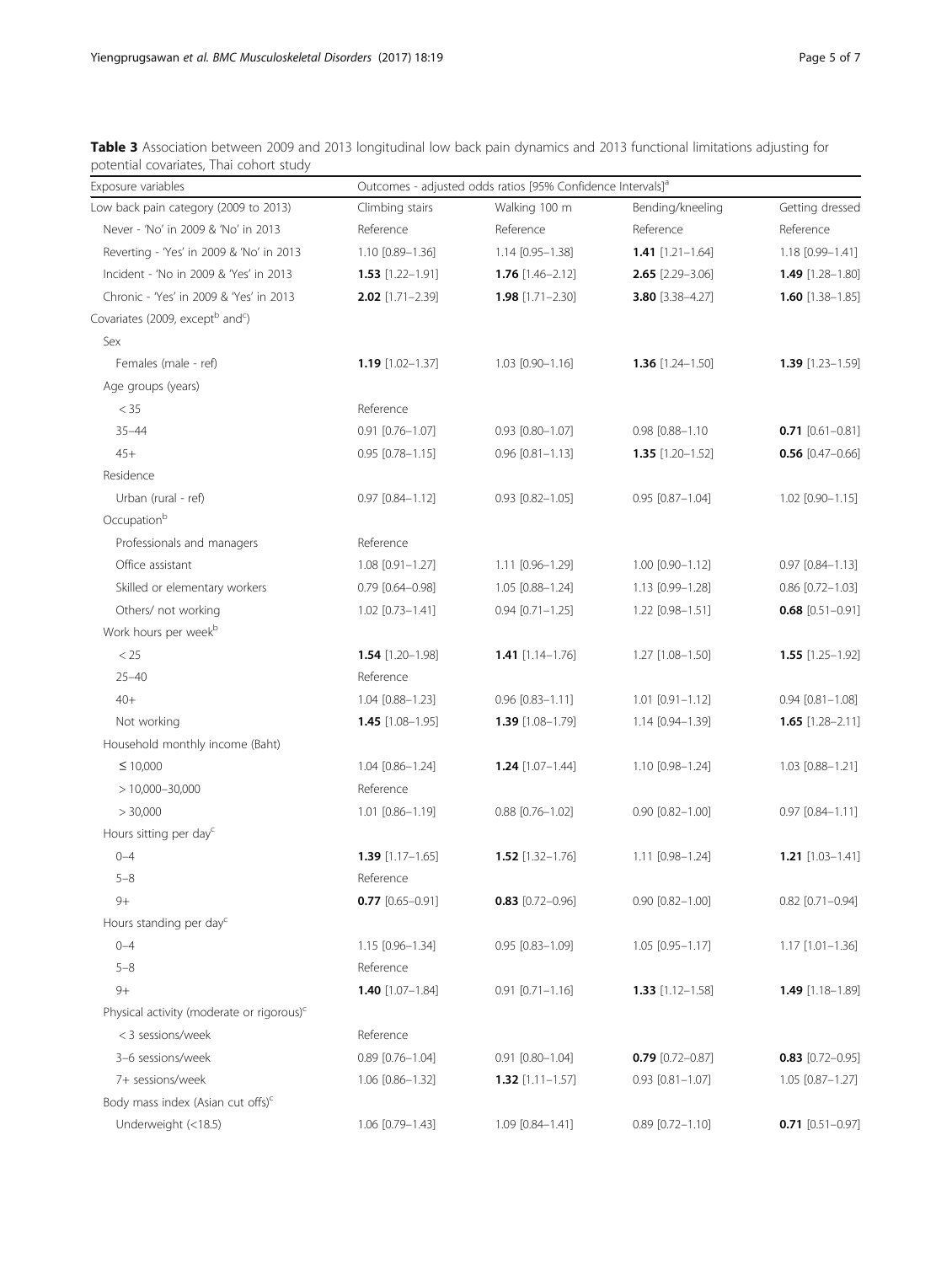| Normal (18.5 to <23)               | Reference                   |                             |                             |                             |
|------------------------------------|-----------------------------|-----------------------------|-----------------------------|-----------------------------|
| Overweight $(23 \text{ to } < 25)$ | <b>1.25</b> $[1.04 - 1.51]$ | <b>1.21</b> $[1.03 - 1.42]$ | $1.33$ [1.18-1.49]          | <b>1.60</b> $[1.35-1.89]$   |
| Obese I (25 to $<$ 30)             | <b>1.42</b> $[1.19 - 1.70]$ | <b>1.33</b> $[1.13 - 1.55]$ | <b>1.73</b> $[1.54 - 1.93]$ | $2.39$ [2.06-2.79]          |
| Obese $  $ $(>=30)$                | <b>1.85</b> $[1.43 - 2.40]$ | $1.68$ [1.33-2.12]          | $2.47$ [2.11-2.88]          | <b>3.03</b> $[2.44 - 3.71]$ |

Table 3 Association between 2009 and 2013 longitudinal low back pain dynamics and 2013 functional limitations adjusting for potential covariates, Thai cohort study (Continued)

<sup>a</sup> Bold figures were statistically significant at  $p < 0.05$ <br>bCovariates available in 2013

Covariates available in 2013

<sup>c</sup>Average values of covariate confounders in 2009 and 2013

greater than for those with 'reverting' LBP. The lowest ADL limitation rate was among those who had never reported LBP and we classified that as the reference rate. Such a longitudinal study of low back pain is important because it enables comparisons across time and between countries and permits causal analyses. Evidence on back pain and its effects is limited in low and middle-income countries. Similar to findings in Western economically advanced countries, our results reveal that low back pain was common and associated with clinically important limitations in activities of daily living among middleaged and older Thai adults.

Our findings highlight the high prevalence of low back pain across all age groups in our Thai population, as reported for studies in other groups [[1, 5](#page-6-0)]. Low household income was associated with both functional limitations and low back pain in our study, and this has also been reported elsewhere [\[2](#page-6-0), [18](#page-6-0)]. The relationships between physical activity and presence of low back pain have also been reported previously [\[19](#page-6-0)–[21\]](#page-6-0). We also noted an association between reduced physical activity and increased likelihood of low back pain. As well, we found an association between reduced physical activity and increasing functional limitations for ADL among Thai adults. Being obese has been reported to be associated with functional limitations [[22](#page-6-0), [23](#page-6-0)], and this was also found in our study.

We note some grounds for caution in interpreting our findings. First, our study data are drawn from a selfadministered questionnaire and are subject to imperfect recall and varying individual thresholds for reporting LBP [[24](#page-6-0)]. Second, while we followed the recommended international guideline for definition of low back pain for use in epidemiologic studies [[13](#page-6-0)], also used by the Global Burden of Disease 2010 study [[1, 5\]](#page-6-0), there were slight differences in the pain diagram, with a greater area indicated in 2013. This may have resulted in higher prevalence estimates in 2013 compared with 2009. Also, our cohort was not a random population sample; even though our prevalence results may not be generalisable, the relative effects (odds ratios) should be valid. Our cohort members were open university students, all of whom had completed high school education or had equivalent experience making them better educated than

average for the Thai population. On the other hand, cohort members were average working Thais in terms of their modest incomes and their geographic locations embedded in communities throughout Thailand. Lastly, we also examined the potential impact of non-response in 2013 of drop-outs  $(n = 17,784)$ ; in 2009 these were only slightly higher than the response group (2% for low back pain in 2009 and 0.5% for serious low back pain).

Another consideration is that the questions about functional limitations in activities of daily living were not linked with the question on LBP status. The ADL questions also had no direct link to LBP questions, hence our interest in hypothetical associations was not revealed. However, we cannot conclude for every individual reporting both LBP and limited ADL that there was a link. But for the population it is reasonable to see the results as showing an adverse effect of LBP on ADL given the statistical evidence that the relationship is unlikely to be due to chance and further given the clinically reasonable connection between LBP and ADL. In fact, it should be noted that our study is longitudinal and measures exposure variables at the beginning of the observation period. This design feature is an advantage with all prospective cohort studies and improves the analyses of potentially causal relationships.

Suitable lifestyle and behavioural interventions to prevent and mitigate LBP remain elusive but the high frequency of the conditions and their associated impacts warrant population health attention. Relevant LBP risk factors such as physical inactivity and obesity are complex and follow up of a prospective cohort over 10–20 years could provide insight into causal processes and mechanisms for LBP effects on population. This is particularly important for boosting knowledge in Asia for which information is limited.

LBP causes an enormous global burden, and this is generally increasing in developing countries such as Thailand. Initiatives aimed at the prevention and management of LBP, as with all musculoskeletal conditions, must be well-integrated with other non-communicable disease programs, rather than being stand alone [\[25](#page-6-0)]. This will avoid duplication of efforts and will help to promote a more-streamlined, cost-effective approach to overall health system strengthening.